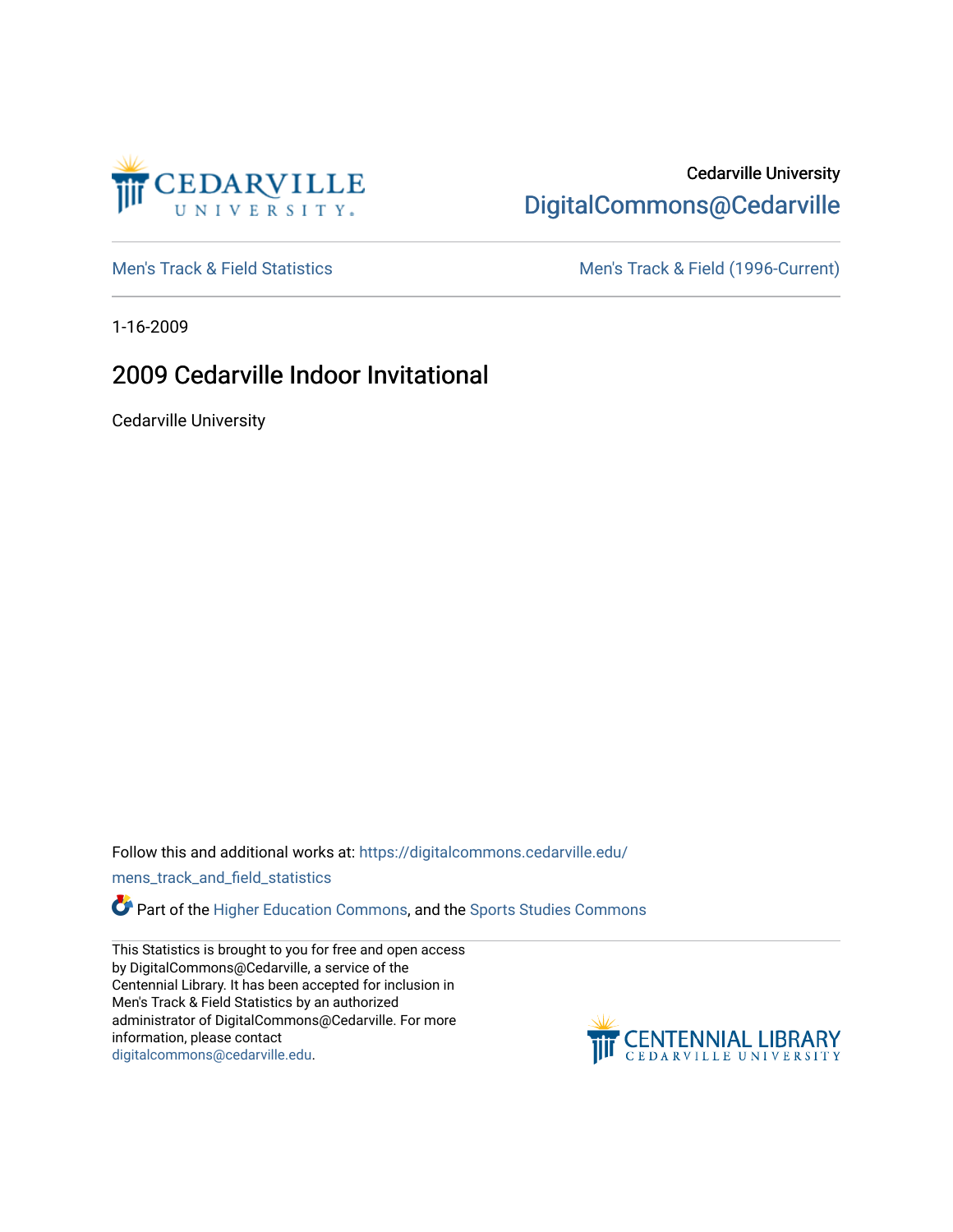

About | Academics | Admissions | Alumni | Athletics | Events | Ministries | Offices | Student Life



Foints

« \* \* 1.1109 | WEB CEBARVHLE 77 MIDUNT VERNON NAZARENE &1 W

## Cedarville Indoor Invitational - Men's Results

Doden Field House Jan. 16, 2009 - 4:00 p.m.

Men - Team Rankings - 18 Events Scored

| 1) Cedarville University | 229 | 2) Wilmington (Ohio)        | 135 |
|--------------------------|-----|-----------------------------|-----|
| 3) Union (Ky.)           | 94  | 41 Rio Grande               | 41  |
| 5) Wittenberg            | 37  | 6) Central State University | 33  |
| 7) Lindsey Wilson        | 27  | 8) Notre Dame (Ohio)        | 18  |

Event 2 Men High Jump

Meet Record: 8 6-07 1/26/2007 Jimmy Sawin, Cedarville University

|        | Fieldhouse: # 6-07 1/26/2007 |                     | Jimmy Sawin, Cedarville University |             |        |
|--------|------------------------------|---------------------|------------------------------------|-------------|--------|
|        | Name                         | Year School         | Finals                             |             | Points |
|        |                              |                     |                                    |             |        |
| Finals |                              |                     |                                    |             |        |
|        | 1 McMonigle, Braden          | FR Wilmington (Ohio | 1.97m                              | $6 - 05.50$ | 9      |
|        | 1 Sawin, Jimmy               | Unattached          | X1.97m                             | $6 - 05.50$ |        |
|        | 1 Smith, Joel                | Unattached          | x1.97m                             | $6 - 05.50$ |        |
|        | 1 Cotton, Bruce              | SR Wilmington (Ohio | 1.97m                              | $6 - 05.50$ | ۰      |
|        | 5 Eeindl, Drew               | SO Wilmington (Ohio | 1.82m                              | $5 - 11.50$ | ñ      |
|        | 6 Mobbs, Nick                | FR Cedarville       | 1.72m                              | $5 - 07.75$ | 4      |
|        | 6 Morrison, Ricky            | FR Wilmington (Ohio | 1.72m                              | $5 - 07.75$ | 4      |
|        | 6 Wiemels, Josh              | FR Wilmington (Ohio | 1.72m                              | $5 - 07.75$ | 4      |
|        | -- Brodwolf, Brandon         | SO Notre Dame (Ohio | MН                                 |             |        |
|        | -- Woods, Pat                | Unattached          | XNH                                |             |        |
|        |                              |                     |                                    |             |        |

Event 4 Nen Weight Throw

2 Burns, Kyle

|  | Moot Coenri: $\theta$ 52.02.1126/2002. Noron Duram, CID |  |
|--|---------------------------------------------------------|--|

Meet Record:  $852-02$  1/26/2007 Aaron Ruter, SJC<br>Fieldhouse: # 52-02 1/26/2007 Aaron Ruter, SJC Name Year School  $\texttt{Finals}$ 1 Henning, Neil Unattached X16.33m 53-07.00 2 davis, thomas TR Unattached<br>3 Gehring, Billy TR Unattached X16.12m 52-10.75 x15.56m 51-00.75

| 4 Collier, Jared       | FR Unattached                                              | X15.51m            | 50-10.75                     |
|------------------------|------------------------------------------------------------|--------------------|------------------------------|
| 5 Kallas, Devin        | FR Unattached                                              | x14.37m            | $47 - 01.75$                 |
| 6 Maat, Christian      | SR Cedarville                                              | 14.11m             | $46 - 03.50$<br>10           |
| 7 Guida, Matt          | JR Wittenberg                                              | 13.54m             | $44 - 05.25$<br>8            |
| 8 Michaud. Ben         | SR Cedarville                                              | 13.25m             | $43 - 05.75$<br>6            |
| 9 Potter, CJ           | JR Wilmington (Ohio                                        | 12.36 <sub>m</sub> | 5<br>40-06.75                |
| 10 Wehner, Chris       | FR Wilmington (Ohio                                        | 11.98 <sub>m</sub> | 4<br>39-03.75                |
| 11 Reavis, Michael     | FR Wilmington (Ohio                                        | 10.63m             | $\mathbf{3}$<br>$34 - 10.50$ |
| 12 Staley, Josh        | FR Cedarville                                              | 9.09m              | 29-10.00<br>$\mathbf{2}$     |
| 13 McElwee, Thomas     | SO Wittenberg                                              | 8.41m              | $27 - D7.25$<br>1            |
| Event 6 Men Pole Vault |                                                            |                    |                              |
|                        | Meet Record: \$ 16-06.75 1/18/2008 Jason Scott, Unattached |                    |                              |
|                        | Fieldhouse: # 16-06.75 1/18/2008 Jason Scott, Unattached   |                    |                              |
| Name                   | Year School                                                | Finals             | Foints                       |
|                        |                                                            |                    |                              |
| 1 Scott, Jason         | Unattached                                                 | X5.25m             | $17 - 02.75$                 |

SR Unattached

x4.70m 15-05.00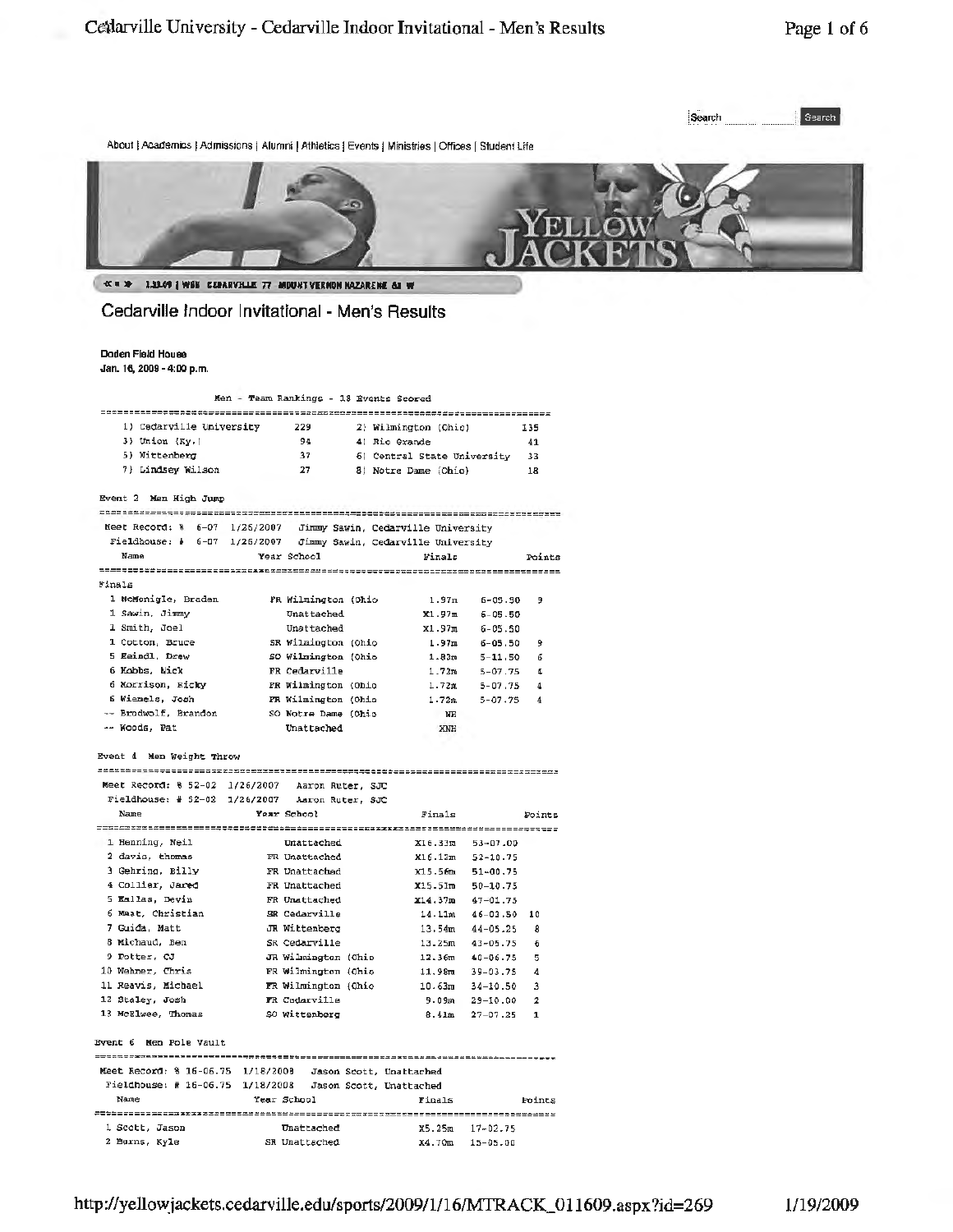# Cedarville University - Cedarville Indoor Invitational - Men's Results

| Page 2 $c$ f 6 |  |
|----------------|--|
|                |  |

| 3 Dague, Allen   | Unatkached          | X4.55m | $14 - 11.00$      |     |
|------------------|---------------------|--------|-------------------|-----|
| 4 Stevens, Scott | SR Wilmington (Ohio | 4.10m  | $13 - 05 - 25$ 10 |     |
| 5 Woods, Pat     | Unattached          | 2.10m  | 13-05.25          |     |
| 6 Barnes, Scotty | JR Union (Ky.)      | 2.95m  | $9 - 08 - 00$     | - 8 |
| 7 Dicken, Joshua | SO Lindsey Wilson   | J2.95m | $9 - 08.00$       | -6  |
| -- Matheis, Jeff | FR Cedarville       | NH     |                   |     |

Event 8 Men Long Jump

| RACTIF O MOIT RAIN ANNA                               |                         |                   |                      |                |  |
|-------------------------------------------------------|-------------------------|-------------------|----------------------|----------------|--|
|                                                       |                         |                   |                      |                |  |
| Meet Record: % 22-05 2/3/2006 Jason Craig, Unattached |                         |                   |                      |                |  |
| Fieldhouse: # 22-05 $2/3/2006$                        | Jason Craig, Unattached |                   |                      |                |  |
| Name                                                  | Year School             | Finals            |                      | Points         |  |
|                                                       |                         |                   |                      |                |  |
| 1 Leggett, DaMorrio                                   | FR Union (Ky.)          | 6.78m             | $22 - 03.00$ 10      |                |  |
| 2 Woods, Pat                                          | Unattached              |                   | $X6.40m$ $21-00.00$  |                |  |
| 3 Williams, Mark                                      | SO Cedarville           |                   | $6.10m - 20 - 00.25$ | 8              |  |
| 4 Brodwolf, Brandon                                   | SO Notre Dame (Ohio     |                   | 6.01m 19-08.75       | 6              |  |
| 5 Cotton, Bruce                                       | SR Wilmington (Ohio     |                   | 5.86m 19-02.75       | 5              |  |
| 6 Barnes, Scotty                                      | JR Union (Ky.)          |                   | $5.85m$ $19-02.50$   | 4              |  |
| 7 Smith, Travis                                       | SR Cedarville           | 5.82m             | $19 - 01.25$         | 3              |  |
| 8 Meindl, Draw                                        | SO Wilmington (Ohio     | 5.81m             | $19 - 00.75$         | $\overline{2}$ |  |
| 9 McGuire, David                                      | Central State           | 5.80 <sub>m</sub> | $19 - 00.50$         | 1              |  |
| 10 Page, Paul                                         | FR Cedarville           | 5.67m             | 18-07.25             |                |  |
| 11 Gruenberg, Stephen                                 | Drake County TC         | X5.66m            | 18-07.00             |                |  |
| 12 Morrison, Ricky                                    | FR Wilmington (Ohio     | 5.61m             | $18 - 05.00$         |                |  |
| 13 Wiemels, Josh                                      | FR Wilmington (Ohio     | 5.39m             | $17 - 08.25$         |                |  |
| 14 Davis-Jackson, Tyquan                              | Central State           | 4.60 <sub>m</sub> | $15 - 01.25$         |                |  |
| -- Holeman, Corey                                     | Unattached              | <b>XND</b>        |                      |                |  |
| -- Postell, Laurence                                  | Unattached              | <b>XMD</b>        |                      |                |  |
| -- Craig, Jason                                       | Olympia TC              | <b>XMD</b>        |                      |                |  |
| -- Bargo, Seth                                        | FR Union (Ky.)          | ND                |                      |                |  |
| -- strong, rodney                                     | Unattached              | <b>XND</b>        |                      |                |  |
| -- Green, Michael                                     | FR Rio Grande           | ND                |                      |                |  |

Event 10 Men Triple Jump

| Neet Record: % 44-07.50 2/3/2006            |  | Joel Smith, Cedarville University |  |
|---------------------------------------------|--|-----------------------------------|--|
| Fieldhouse: $\frac{2}{3}$ 44-07.50 2/3/2006 |  | Joel Smith, Cedarville University |  |

| Name                | Year School         | Finals             |              | Points |
|---------------------|---------------------|--------------------|--------------|--------|
| 1 Leggett, DeMorrio | FR Union (Hy.)      | 13.81m             | 45-03.75 10  |        |
| 2 Smith, Travis     | SR Cedarville       | 12.71m             | 41-08.50     | в      |
| 3 Page, Paul        | FR Cedarville       | 11.95m             | 39-02.50     | 6      |
| 4 Cotton, Bruce     | SR Wilmington (Ohio | 11.72n             | $38 - 05.50$ | 5      |
| 5 Heindl. Draw      | SO Wilmington (Ohio | 11.03m             | $36 - 02.25$ | 4      |
| 6 Wiemels. Josh     | FR Wilmington (Ohio | 10.36 <sub>n</sub> | $34 - 00.00$ | з      |
| -- Bargo, Seth      | FR Union (Ky.)      | ND                 |              |        |

Event 12 Men Shot Put

### Meet Record: % 51-02.25 1/18/2008 Matt DeChant, Unatt. Ohio State

| Name                           | Year School         | Finals                  | Points       |
|--------------------------------|---------------------|-------------------------|--------------|
|                                |                     |                         |              |
| 1 Collier, Jared               | FR Unattached       | x14.71m<br>48-03.25     |              |
| 2 Michaud, Ben                 | SR Cedarville       | 14.56m                  | 47-09.25 10  |
| 3 Woods, Pat                   | Unattached          | 47-09.00<br>X14.55m     |              |
| 4 Kallas, Devin                | FR Unattached       | X13.95m<br>$45 - 09.35$ |              |
| 5 Wehner, Chris                | FR Wilmington (Ohio | $43 - 07.00$<br>13.28m  | ß            |
| 6 Radel, Nic                   | SO Wittenberg       | $42 - 04.00$<br>12.90m  | 6            |
| 7 Reavis, Michael              | FR Wilmington (Ohio | 11.98m<br>39-03.75      | 5            |
| 8 Guida. Matt                  | JR Wittenberg       | 11.36m<br>37-03.25      | 4            |
| 9 Potter, CJ                   | JR Wilmington (Ohio | $36 - 07.00$<br>11.15m  | з            |
| 10 McElwee, Thomas             | SO Wittenberg       | 9.69m<br>31-09.50       | $\mathbf{z}$ |
| 11 Staley, Josh                | FR Cedarville       | $30 - 10.50$<br>9.41m   | 1            |
| -- Barnes, Scotty              | JR Union (Ky.)      | ND.                     |              |
|                                |                     |                         |              |
| Event 14 Men 4x800 Meter Relay |                     |                         |              |
|                                |                     |                         |              |

Meet Record: % 7:55.00 2/3/2006 Dayton Men, U. Dayton Fieldhouse:  $# 7:55.00 2/3/2006$  Dayton Men, U. Dayton Finals Points School 1 Wilmington (Ohio)  $'A'$  $8:24.83$  10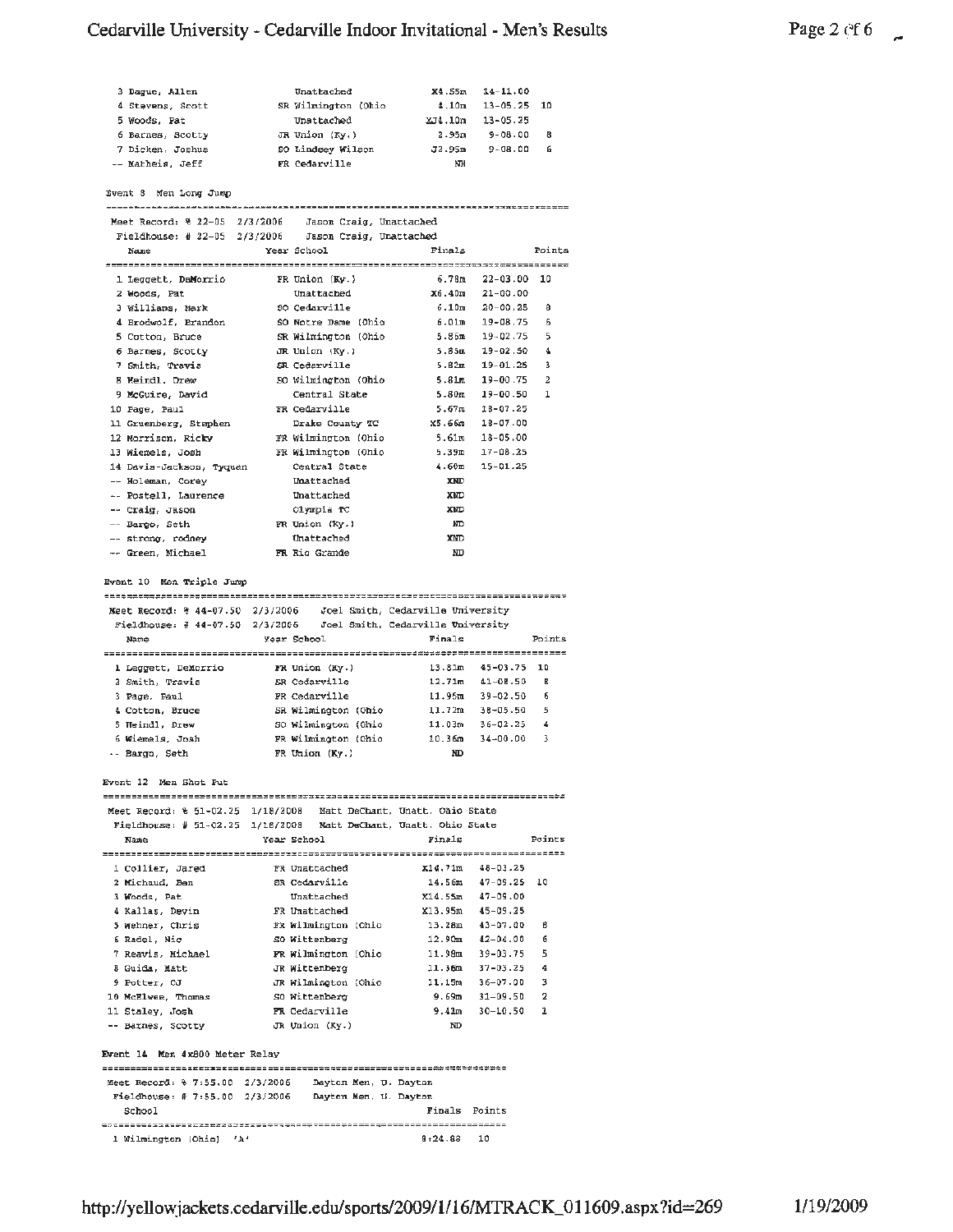| 1) Stiles, Austin JR                                               |               |                                                    | 2) Carroll, Pat FR |                                       |                       |
|--------------------------------------------------------------------|---------------|----------------------------------------------------|--------------------|---------------------------------------|-----------------------|
| 3) Orth, Bret SO                                                   |               |                                                    |                    | 4) Howard, Mitch SO                   |                       |
| 2 Rio Grande 'A'                                                   |               |                                                    |                    | $8:39.19$ 8                           |                       |
| 1) Spencer, Matt SO                                                |               |                                                    |                    | 2) Wilson, Bryce FR                   |                       |
| 3) Hartley, Justin PR                                              |               |                                                    |                    | 4) Crislip, Brandon FR                |                       |
|                                                                    |               |                                                    |                    |                                       |                       |
| Event 16 Men 55 Moter Murdles                                      |               |                                                    |                    |                                       |                       |
|                                                                    |               |                                                    |                    |                                       |                       |
| Meet Record: % 7.48 2/4/2005                                       |               |                                                    |                    | Derrick Williams, Central State Univ. |                       |
| Fieldhouse: # 7.48 2/4/2005 Derrick Williams, Central State Univ.  |               |                                                    |                    |                                       |                       |
| Name                                                               | Year School   |                                                    |                    | Prelins H#                            |                       |
| Preliminaries                                                      |               |                                                    |                    |                                       |                       |
| 1 Hoffman, Justin                                                  |               | FR Cedarville                                      |                    | 8.09g 2                               |                       |
| 2 Tress, Brandon                                                   |               | JR Cedarville                                      |                    | $8.280$ 1                             |                       |
| 3 Richardson, Josh                                                 |               | SO Wilmington (Ohio                                |                    | $8.29q$ 1                             |                       |
| 4 Hagans, Edwin                                                    |               | Unattached                                         |                    | $8.44q$ 2                             |                       |
| 5 McDuffen, Michael                                                |               | FR Lindsey Wilson                                  |                    | $8.53q$ 2                             |                       |
| 6 Brodwolf, Brandon                                                |               | 50 Notre Dame (Ohio                                |                    | $8.63q$ 1                             |                       |
| 7 Barnes, Scotty                                                   |               | JR Union (Ky.)                                     |                    | $8.94q$ 1                             |                       |
|                                                                    |               |                                                    |                    |                                       |                       |
| Byent 16 Men 55 Meter Hurdles                                      |               |                                                    |                    |                                       |                       |
|                                                                    |               |                                                    |                    |                                       |                       |
| Meet Record: 8 7.48 2/4/2005 Derrick Williams, Central State Univ. |               |                                                    |                    |                                       |                       |
| Fieldhouse: # 7.48 2/4/2005 Derrick Williams, Central State Univ.  |               |                                                    |                    |                                       |                       |
| Name                                                               | Year School   |                                                    |                    | Finals Points                         |                       |
|                                                                    |               |                                                    |                    |                                       |                       |
| Finals                                                             |               |                                                    |                    |                                       |                       |
| 1 Hoffman, Justin                                                  |               | FR Cedarville                                      |                    | 7.72                                  | 10                    |
| 2 Hagans, Edwin                                                    |               | Unattached                                         |                    | 8.13                                  |                       |
| 3 Tress, Brandon<br>4 Richardson, Josh                             |               | JR Cedarville                                      |                    | 8,30                                  | - 8                   |
| 5 Brodwolf, Brandon                                                |               | <i>S</i> O Wilmington (Ohio<br>SO Notre Dame (Ohio |                    | 8.30<br>8.47                          | - 6                   |
| 6 McDuffen, Michael                                                |               | FR Lindsey Wilson                                  |                    | 8.62                                  | - 5<br>$\overline{4}$ |
| -- Barnes, Scotty                                                  |               | JR Union (Ky.)                                     |                    | DQ                                    |                       |
|                                                                    |               |                                                    |                    |                                       |                       |
|                                                                    |               |                                                    |                    |                                       |                       |
|                                                                    |               |                                                    |                    |                                       |                       |
| Event 18 Man 55 Meter Dash                                         |               |                                                    |                    |                                       |                       |
| Meet Record: % 6.32 1/26/2007 Jason Craig, Unattached              |               |                                                    |                    |                                       |                       |
| Fieldhouse: # 6.32 1/18/2007 Jason Craig, Unattached               |               |                                                    |                    |                                       |                       |
| Name                                                               | Year School   |                                                    |                    | Prelims H#                            |                       |
|                                                                    |               |                                                    |                    |                                       |                       |
| Preliminaries                                                      |               |                                                    |                    |                                       |                       |
| 1 Craig, Jason                                                     |               | Olympia TC                                         |                    | $6.437$ 4                             |                       |
| 2 Nabors, Johnnie                                                  |               | SR Union (Ky.)                                     |                    | ճ.45գ                                 | 4                     |
| 3 Jones, Larry                                                     |               | Central State                                      |                    | 6.51q                                 | s                     |
| 4 Smith, Marekus                                                   |               | JR Union (Ky.)                                     |                    | 6.55g                                 | 5                     |
| 5 Thornton, Andre                                                  |               | JR Union $(Ky.)$                                   |                    | 6.56g                                 | 2                     |
| 6 Duff, Ian                                                        |               | Central State                                      |                    | $6.67q$ 2                             |                       |
| 7 Leggett, DeMorrio FR Union (Ky.)                                 |               |                                                    |                    | 6.72 <sub>g</sub>                     | з                     |
| 8 Davenport, Freddie                                               |               | FR Wilmington (Ohio                                |                    | $6.72q$ 5                             |                       |
| 9 Barnes, Johnny                                                   |               | JR Union (Ky.)                                     |                    | $6,75$ 3                              |                       |
| 10 Lamarre, Manoach<br>11 Clark, Marcus                            |               | SR Wittenberg<br>Central State                     |                    | $6.76 - 4$<br>$6.76$ 5                |                       |
| 12 Smith, Travis                                                   |               | SR Cedarville                                      |                    |                                       |                       |
| 13 Curtis, Stephen                                                 |               | Unattached                                         |                    |                                       |                       |
| 14 Green, Michael                                                  |               | FR Rio Grande                                      |                    | $6.77$ 5<br>6.77 1                    |                       |
| 15 Woods, Pat                                                      |               | Unattached                                         |                    | $6.81$ 3<br>6.86 2                    |                       |
|                                                                    |               |                                                    |                    | $6.85 - 3$                            |                       |
| 16 Cecil, Christopher SR Lindsey Wilson<br>17 Benjamin, Marcus     |               | SO Cedarville                                      |                    | $6.91$ 4                              |                       |
| 18 Benson, Tyler                                                   |               | FR Wilmington (Obio                                |                    | $7.02 - 5$                            |                       |
| 19 McGuire, David                                                  |               | Central State                                      |                    | 7.07                                  | 4                     |
| 20 Molstre, Jordan                                                 |               | SO Cedarville                                      |                    | 7,08                                  | 1                     |
| 21 Gruenberg, Stephen                                              |               | Drake County TC                                    |                    | 7.10                                  | 1                     |
| 22 Weddell, Cody                                                   |               | PR Wittenberg                                      |                    | $7.13 - 4$                            |                       |
| 23 Gibson, Sean                                                    |               | Central State                                      |                    | 7.18                                  | 2                     |
| 24 Kittle, Douglas                                                 | FR Cedarville |                                                    |                    | $7.43 - 1$                            |                       |
| 25 Brooks, Courtney                                                |               | Central State                                      |                    | 7.47                                  | 2                     |
| 26 Clark, Jacob                                                    |               | FR Wilmington (Ohio                                |                    | $7.76 - 2$                            |                       |
| Event 18 Men 55 Meter Dash                                         |               |                                                    |                    |                                       |                       |

Meet Record: % 6.32 1/26/2007 Jason Craig, Unattached<br>Fieldhouse: # 6.32 1/18/2007 Jason Craig, Unattached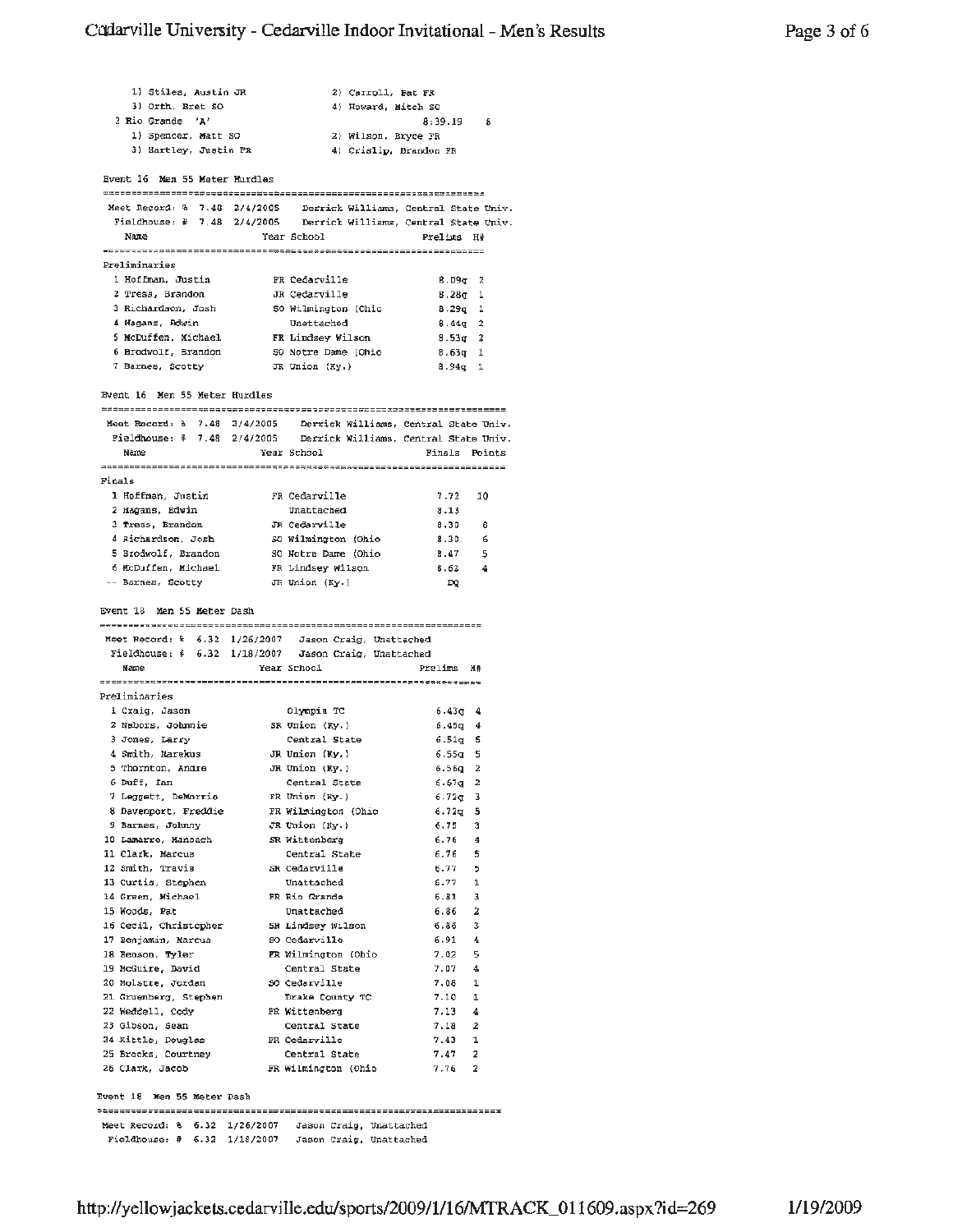## Cedarville University - Cedarville Indoor Invitational - Men's Results

Year School Finals Points Name Finals 1 Jones, Larry (Central State)<br>
2 Nabors, Johnnie<br>
3 Thornton, Andre (JR Union (Ky.)<br>
4 Leggett, DeMorrio (FR Union (Ky.)<br>
5 Duff, Ian (Central State)<br>
6 Davenport, Freddie (FR Wilmington (Ohio)<br>
7 Craig, Jason (Jympia TC)  $6.47$  10 Central State 1 Jones, Larry 6.48  $\overline{B}$  $6.55$ 6 6.59  $-5$ 6.69  $\mathbf{d}_\mathrm{c}$ 6.71  $\overline{\phantom{a}}$ FR Wilmington .<br>Olympia TC 8.21  $F<sub>S</sub>$ Event 21 Men 4x200 Meter Relay Meet Record: % 1:30.49 1/18/2008 Rio Grande, Rio Grande B Baston, J Gravely, J Perry, J Kraner Fieldhouse: # 1:30.49 1/18/2008 Rio Grande, Rio Grande B Baston, J Gravely, J Perry, J Kraner School Finals Points 1 Central State University 'A' 1:35.60 10 2 Wilmington (Ohio) 'A'  $1:40.12$   $8$ 1) Davenport, Freddie FR 2) Benson, Tyler FR<br>3) Cotton, Bruce 5R 4) Ward, Diante' FR 3 Central State University 'B'  $1:42.88$ Eyent 23 Men 1 Mile Run Meet Record: \$ 4:20.89 1/18/2008 Reegan Rathkamp, Shawnee State Cl Fieldhouse: # 4:20.89 1/18/2008 Keegan Rathkamp, Shawnee State Cl Year School Finals Points Name 1 Brooker, Jud<br>2 Cedaryille<br>2 Cedaryille - Charles Charles Charles Charles Charles 4:27.99 10 Exercise of the Shawne State Cl (199.07)<br>
2 Cubertson, Corey Shawne State Cl (199.07)<br>
3 Davies, Jordan SO Cedarville (199.07)<br>
4 Bozue, Josh Unattached (199.07)<br>
5 Moore, Alex SO Cedarville (199.07)<br>
5 Moore, Alex SO Ceda 8 - 5  $\Delta$ 4:39.99 9 Whittington, Charles FR Rio Grande  $4:50.41$  $\overline{\mathbf{3}}$ 10 Warren, David 3R Wilmington (Ohio 4:54.72<br>
11 Gerlach, Eli Shawnee State Cl 4:56.21<br>
12 Romeo, Rob 50 Wilmington (Ohio 5:02.00<br>
13 Anderson, John FR Wilmington (Ohio 5:25.48<br>
14 Schuschu, Aaron FR Wilmington (Ohio 5:40.  $\overline{2}$  $\mathbf{1}$ Event 25 Men 400 Meter Dash Year School Finals H# Points Name 2 Starr, Samuel JR Cedarville 51.28 2 8<br>3 Cecil, Christopher SR Lindsey Wilson 51.98 1 6<br>4 Nabors, Johnnie SR Union (Ky.) 52.26 1 5<br>5 Mulazim, Khalid EM Track Club 53.62 1<br>6 Thinnes, Jimmy SR Wittenberg 53.26 2 4<br>7 Tress, JR Cedarville 51.28 2 Starr, Samuel  $\overline{z}$  $^{\circ}$ 12 Brodwolf, Brandon SO Notra Dame (Ohio  $56.31$  2 Event 27 Men 300 Meter Run Meet Record: % 1:57.79 1/26/2007 David Osborne, Kentucky State Fieldhouse: # 1:57.79 1/26/2007 David Osborne, Kentucky State Name Year School Finals Points  $2:03.14$  10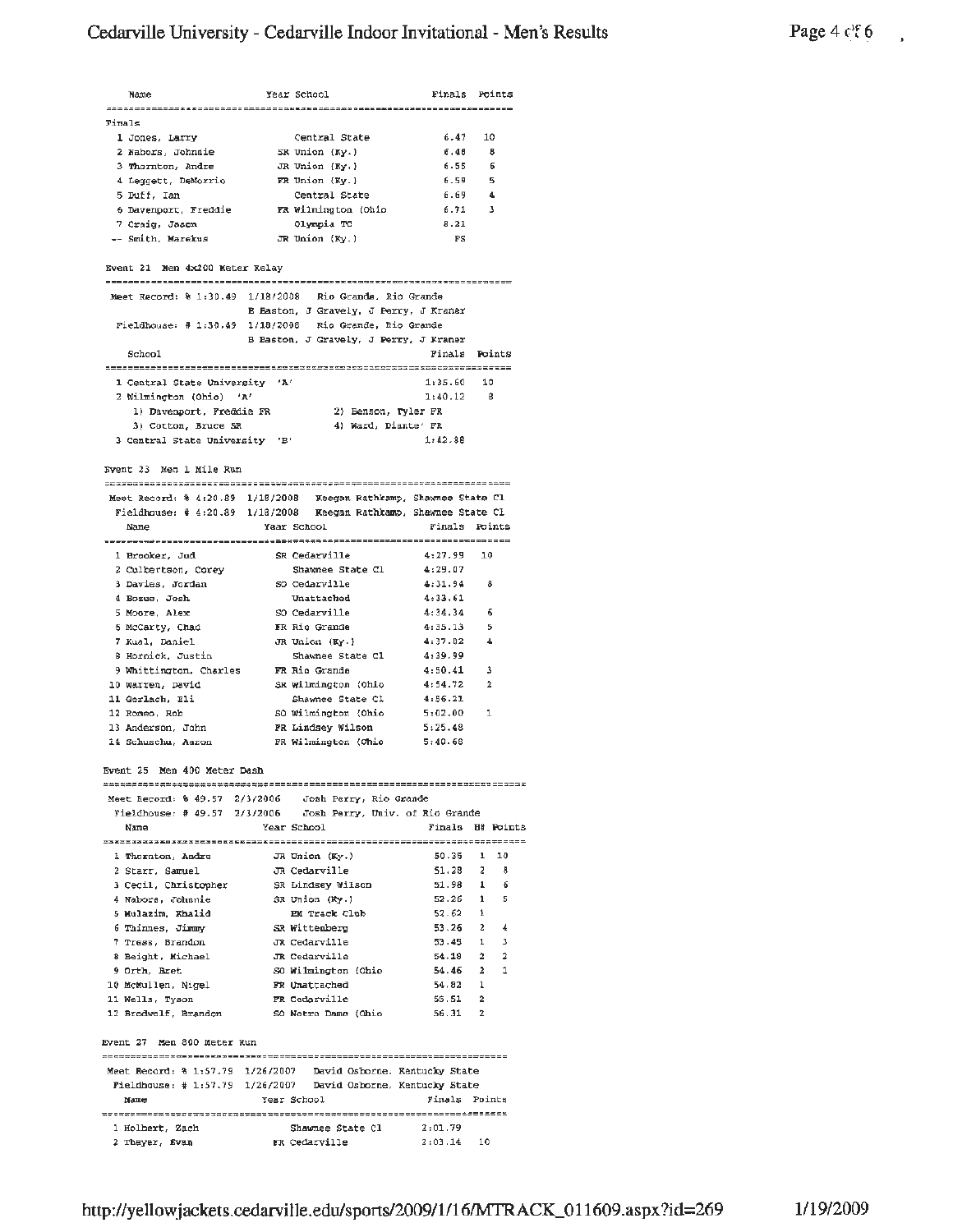| 3 Bozue, Josh         | Unattached          | 2:03.54 |   |
|-----------------------|---------------------|---------|---|
| 4 Blagg, Ethan        | FR Cedarville       | 2:04.19 | 8 |
| 5 Wilson, Bryce       | FR Rio Grande       | 2:06.07 | 6 |
| 6 Spencer, Matt       | SO Rio Grande       | 2:06.22 | 5 |
| 7 Lacey, Michael      | FR Cedarville       | 2:07.94 | 4 |
| 8 Mornick, Justin     | Shawnee State Cl    | 2:08.83 |   |
| 9 Thomas, Jerome      | SO Lindsey Wilson   | 2:08.92 | 3 |
| 10 Myers, Eric        | SR Wilmington (Ohio | 2:09.17 | 2 |
| Il Williams, Rayvon   | Central State       | 2:10.66 | 1 |
| 12 Gerlach, Eli       | Shawnee State Cl    | 2:13.13 |   |
| 13 Davis, Steven      | SO Rio Grande       | 2:13.33 |   |
| 14 O'Quinn, Brennan   | SR Union (Kv.)      | 2:13.43 |   |
| 15 Romeo, Rob         | SO Wilmington (Ohio | 2:13.76 |   |
| 16 Cunningham, Jordan | JR Rio Grande       | 2:36.44 |   |
| 17 Schuschu, Aaron    | FR Wilmington (Ohio | 2:43.69 |   |

### Event 29 Men 200 Meter Dash

Meet Record: \$ 22.45 1/18/2008 Josh Perry, Rio Grande

|                                                      | ----------------- | <u>vecu svee;; nau ciumu</u> |       |                                |
|------------------------------------------------------|-------------------|------------------------------|-------|--------------------------------|
| Fieldhouse: # 22.45 1/18/2008 Josh Perry, Rio Grande |                   |                              |       |                                |
| Name                                                 |                   | Year School                  |       | Finals H# Points               |
|                                                      |                   |                              |       |                                |
| 1 Hoffman, Justin                                    |                   | FR Cedarville                | 23.20 | $1 \quad 10$                   |
| 2 Barnes, Johnny                                     |                   | JR Union (Ky.)               | 23.30 | 1<br>8                         |
| 3 Smith, Marekus                                     |                   | JR Union (Ky.)               | 23.48 | 6<br>$\mathbf{1}$              |
| 4 Lamarre, Manoach                                   |                   | SR Wittenberg                | 23.71 | 5<br>3                         |
| 5 Williams, Mark                                     |                   | SO Cedarville                | 23.76 | $\mathbf{z}$<br>4              |
| 6 Benjamin, Marcus                                   |                   | SO Cedarville                | 23.82 | з<br>ı                         |
| 7 King, Mark                                         |                   | SR Wittenberg                | 24.25 | 3<br>2                         |
| 8 Molstre, Jordan                                    |                   | SO Cedarville                | 24.88 | $\mathbf{1}$<br>$\overline{2}$ |
| 9 Legard, Rashan                                     |                   | Central State                | 24.97 | 2                              |
| 10 Gruenberg, Stephen                                |                   | Drake County TC              | 25.17 | 3                              |
| 11 Craig. Jason                                      |                   | Olympia TC                   | 25.21 | 1                              |
| 12 Xittle, Douglas                                   |                   | FR Cedarville                | 25.51 | 3                              |

Event 30 Men 5000 Meter Run

|                     | Meet Record: 0 15:00.00 2/4/2005 Matt Boyles, Univ. of Rio Grande  |               |
|---------------------|--------------------------------------------------------------------|---------------|
|                     | Fieldhouse: # $15:00.00$ 2/4/2005 Matt Boyles, Univ. of Rio Grande |               |
| Name                | Year School                                                        | Finals Points |
|                     |                                                                    |               |
| 1 Boyles, Matt      | Miami Valley TC 15:12.85                                           |               |
| 2 Hickey, Tyler     | Shawnee State Cl 15:39.50                                          |               |
| 3 Webb, Paul        | Shawnee State Cl 15:41.56                                          |               |
| 4 Linkous, Josh     | Shawnee State C1 15:50.51                                          |               |
| 5 Owen, Michael     | Shawnee State $C1$ 15:54.59                                        |               |
| 6 Cathey, Joe       | FR Cedarville 16:03.17 10                                          |               |
| 7 Badertscher, TJ   | SO Cedarville 16:05.99 B                                           |               |
| 8 Jones, Blake      | Unattached 16:15.29                                                |               |
| 9 Jinks, Joe        | Shawnee State Cl 16:18.64                                          |               |
| 10 Mayer, Shane     | Shawnee State Cl 16:19.01                                          |               |
| 11 Wentz, Chuck     | Shawnee State $C1$ 16:34.15                                        |               |
| 12 Shroyer, Ben     | Unattached                                                         | 16:52.27      |
| 13 Newport, Jason   | Unat tached                                                        | 17:09.06      |
|                     |                                                                    | 6             |
| 15 Clendaniel, Rick | Unattached                                                         | 17:20.04      |
| 16 Belcher, JT      | FR Cedarville                                                      | 5<br>17:20.39 |
|                     | 17 Edmunds. Andrew FR Rio Grande                                   | đ<br>17:23.65 |
| 18 Seibert, Jordan  | Unattached                                                         | 18:01.44      |

### Event 32 Men 4x400 Meter Relay

| Meet Record: 8 3:30.23 1/18/2008 Rio Grande. Rio Grande   |                                         |               |    |
|-----------------------------------------------------------|-----------------------------------------|---------------|----|
|                                                           | R Cook, B Baston, C Woodfork, J Gravely |               |    |
| Fieldhouse: $\#$ 3:30.23 1/18/2008 Rio Grande, Rio Grande |                                         |               |    |
|                                                           | R Cook. B Baston. C Woodfork. J Gravely |               |    |
| School                                                    |                                         | Finals Points |    |
|                                                           |                                         |               |    |
| 1 Cedarville University 'A'                               |                                         | $3:35.65$ 10  |    |
| 1) Beight, Michael JR                                     | 2) Groman, Kurt JR                      |               |    |
| 3) Starr, Samuel JR                                       | 4) Walls, Tyson FR                      |               |    |
| 2 Wilmington (Ohio) 'A'                                   |                                         | 3:39.52       | B. |
| 1) Carroll, Pat FR                                        | 2) Stiles, Austin JR                    |               |    |
| 3) Orth, Bret SO                                          | 4) Howard, Mitch SO                     |               |    |